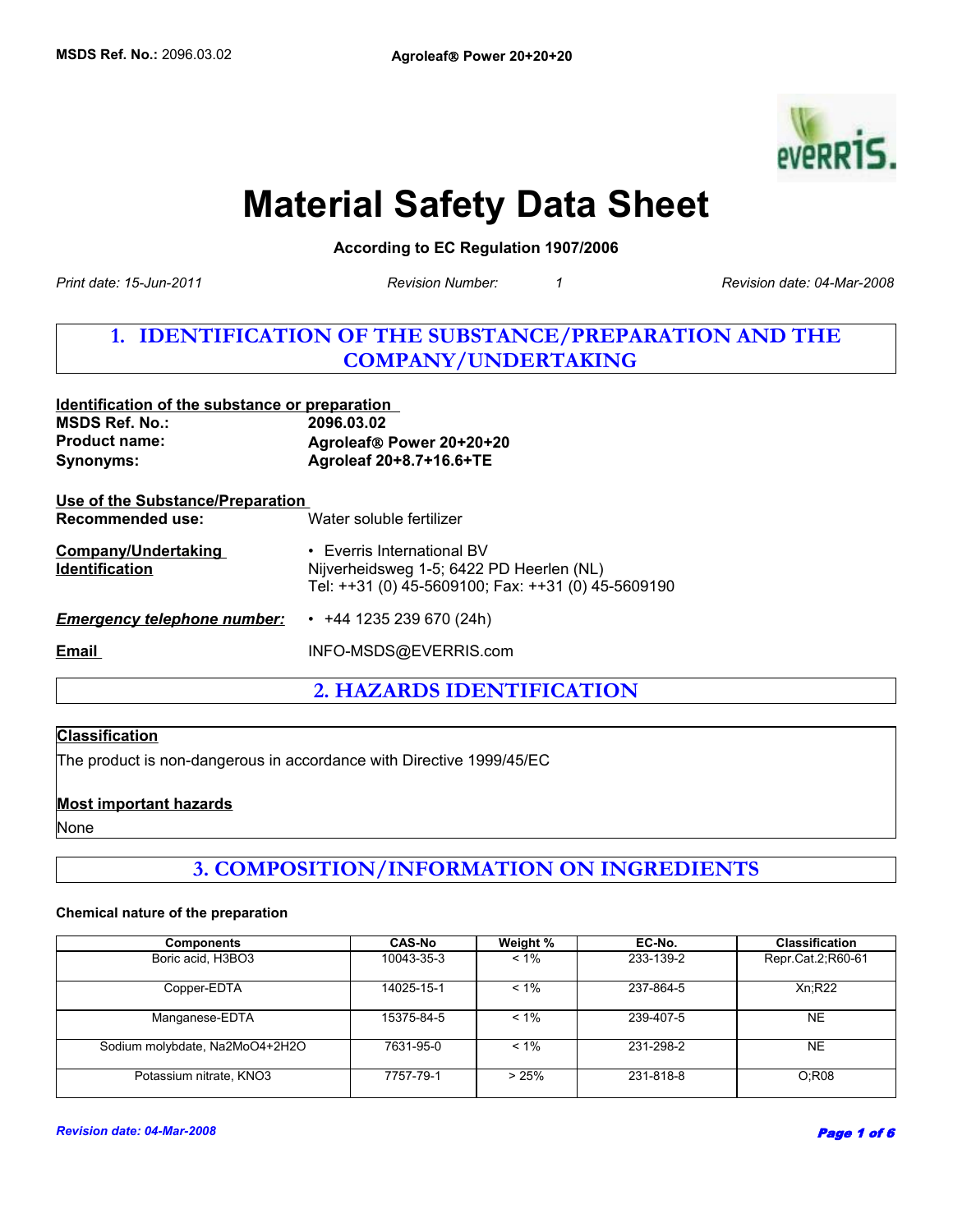### *NE = Non-Established*

### *For the full text of the R phrases mentioned in this Section, see Section 16*

| <b>4. FIRST AID MEASURES</b> |                                                                                                                                                                                                                                                                                              |  |
|------------------------------|----------------------------------------------------------------------------------------------------------------------------------------------------------------------------------------------------------------------------------------------------------------------------------------------|--|
| <b>General advice:</b>       | Check the casualty's state of consciousness, breathing and pulse; put in emergency<br>position or revive.                                                                                                                                                                                    |  |
| Ingestion:                   | Possible symptoms are nausea and/or vommiting. Clean mouth with water and drink<br>afterwards plenty of water. If a person vomits when lying on his back, place him in<br>the recovery position. Never give anything by mouth to an unconscious person.<br>Consult a physician if necessary. |  |
| Inhalation:                  | Possible symptoms are coughing and/or dyspnoea. If not breathing, give artificial<br>respiration. If symptoms persist, call a physician.                                                                                                                                                     |  |
| <b>Skin contact:</b>         | If skin irritation persists, call a physician.                                                                                                                                                                                                                                               |  |
| Eye contact:                 | Rinse thoroughly with plenty of water, also under the eyelids. If eye irritation persists,<br>consult a specialist.                                                                                                                                                                          |  |

**5. FIRE-FIGHTING MEASURES**

### **Suitable extinguishing media:**

Coordinate fire extinguishing measures to fire in surrounding area.

### **Unsuitable extinguishing media:**

Not applicable

### **Special exposure hazards arising from the substance or preparation itself, its combustion products, or released gases:**

Danger of toxic gases in smoke in case of fire.

### **Special protective equipment for firefighters:**

As in any fire, wear self-contained breathing apparatus pressure-demand, MSHA/NIOSH (approved or equivalent) and full protective gear.

**6. ACCIDENTAL RELEASE MEASURES**

### **Personal precautions:**

Sweep-up to prevent slipping hazard. Use personal protective equipment.

### **Environmental precautions:**

Prevent product from entering drains. Do not contaminate surface water.

### **Methods for cleaning up:**

Sweep up and shovel.

**7. HANDLING AND STORAGE**

### **Handling:**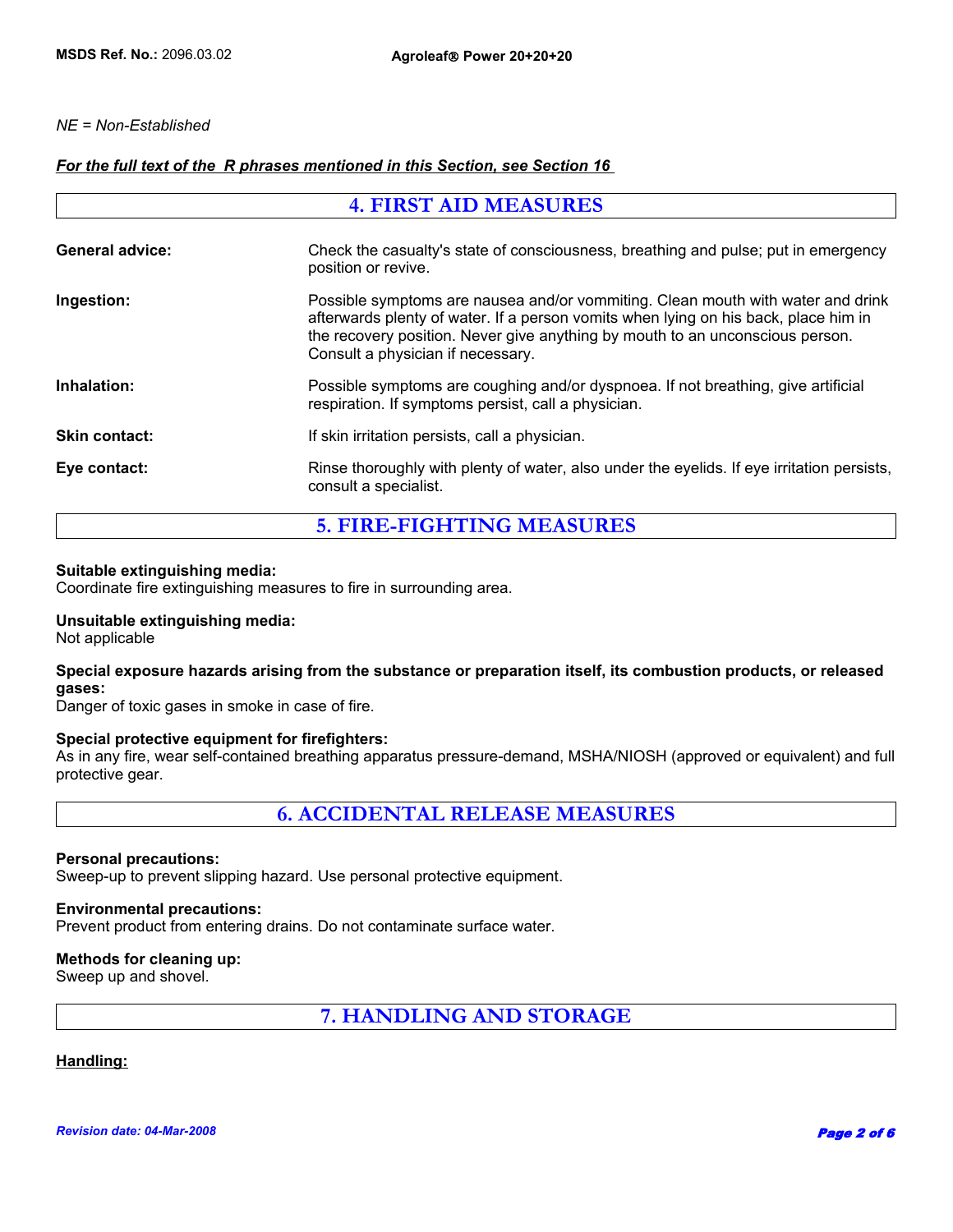|  | 7. HANDLING AND STORAGE |
|--|-------------------------|
|--|-------------------------|

Storage:<br>Technical measures/storage conditions:

**Technical measures/precautions:** Provide appropriate exhaust ventilation at places where dust is formed.

**Safe handling advice: Avoid dust formation. Avoid contact with skin and eyes.** Avoid contact with skin and eyes.

Keep containers dry and tightly closed to avoid moisture absorption and contamination. Keep away from food, drink and animal feeding stuffs. For quality reasons: Keep out of reach of direct sunlight, store under dry conditions, partly used bags should be closed well. Keep at temperatures between 0 °C and 40 °C .

Specific use(s): Water soluble fertilizer. Packaging material: **Packaging material:** Plastic bags

**Incompatible products:**  $\qquad \qquad \qquad \text{No information available}$ 

### **8. EXPOSURE CONTROLS / PERSONAL PROTECTION**

| <b>Engineering measures to reduce exposure:</b>                                   | Ensure adequate ventilation.                                                                                                            |
|-----------------------------------------------------------------------------------|-----------------------------------------------------------------------------------------------------------------------------------------|
| <b>Occupational exposure controls</b>                                             |                                                                                                                                         |
| <b>Personal protective equipment</b>                                              |                                                                                                                                         |
| <b>Respiratory protection:</b>                                                    | In case of insufficient ventilation wear suitable respiratory<br>equipment.                                                             |
| Hand protection:                                                                  | Pvc disposable gloves.                                                                                                                  |
| <b>Eye/face protection</b>                                                        | Safety glasses.                                                                                                                         |
| Skin and body protection:                                                         | Wear suitable protective clothing.                                                                                                      |
| <b>Hygiene measures</b>                                                           | Follow good housekeeping practices. When using, do not<br>eat, drink or smoke. Keep away from food, drink and animal<br>feeding stuffs. |
| <b>Exposure limit values</b><br><b>Environmental exposure controls</b>            | Prevent product from entering drains.                                                                                                   |
| Boric acid, H3BO3<br>Belgium - 8 Hr VLE                                           | 2 mg/m <sup>3</sup> TWA                                                                                                                 |
| <b>Germany TRGS900:</b><br><b>Portugal - TWAs</b>                                 | $0.5$ mg/m <sup>3</sup> TWA<br>2 mg/m <sup>3</sup> TWA                                                                                  |
| Copper-EDTA<br>Finland - Occupational Exposure Limits - 8 hour                    | 1 mg/m <sup>3</sup> TWA                                                                                                                 |
| Manganese-EDTA<br>Belgium - 8 Hr VLE<br><b>Czech Republic OEL</b>                 | $0.2$ mg/m <sup>3</sup> TWA<br>1 mg/m <sup>3</sup> TWA                                                                                  |
| Sodium molybdate, Na2MoO4+2H2O<br>Belgium - 8 Hr VLE<br><b>Czech Republic OEL</b> | $5 \text{ mg/m}^3$ TWA<br>5 mg/m <sup>3</sup> TWA                                                                                       |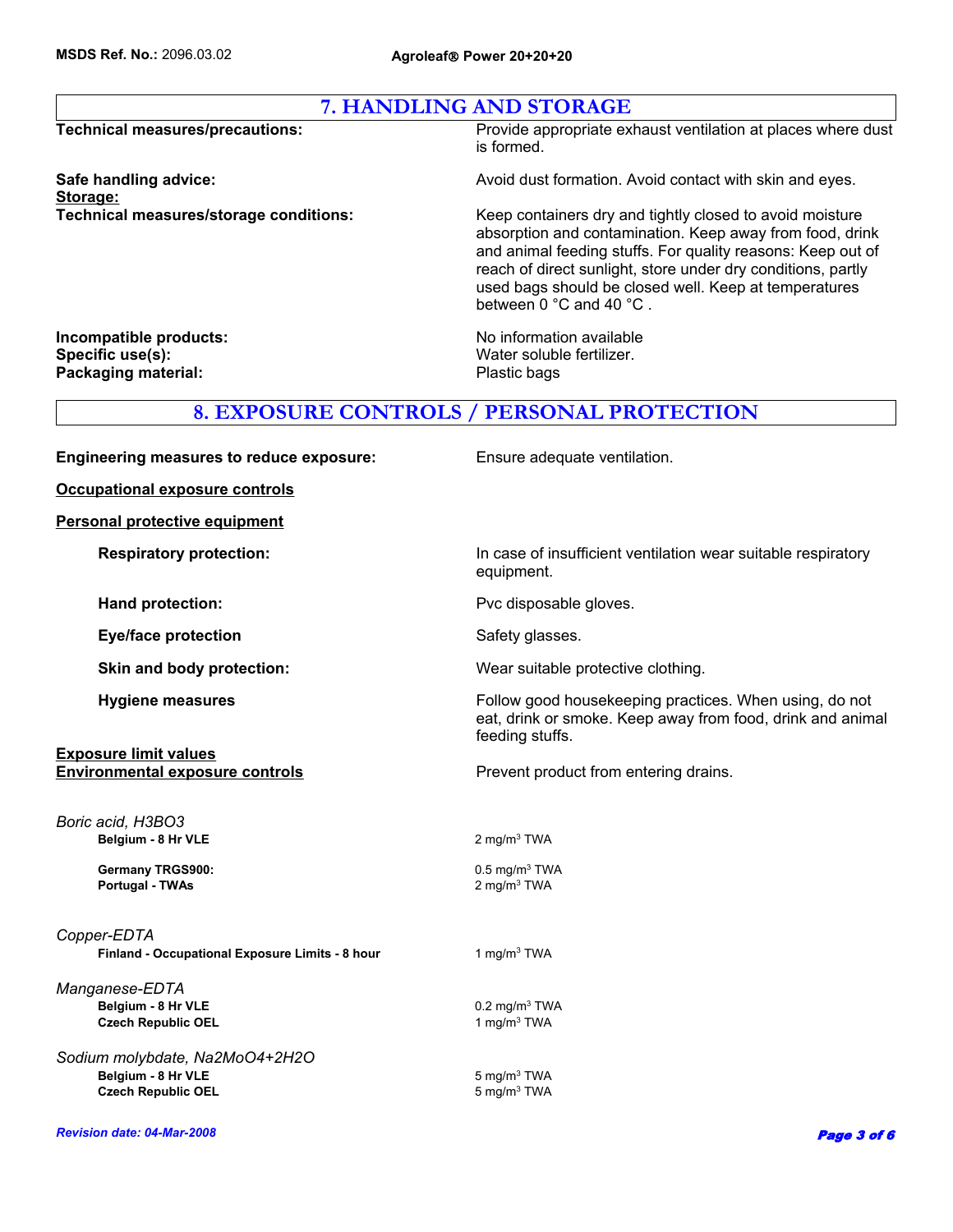**Portugal - TWAs** 0.5 mg/m3 TWA  **France - Valeurs Limites d'exposition (VLE) Spain - Valores Limite Ambientales - VLE Sweden - OEL - 8 Hour France INRS (VME)** 5 mg/m<sup>3</sup> VME **Finland - Occupational Exposure Limits - 8 hour** 6 mg/m3  **Norway - 8 h:**

5 mg/m $3$  VLA-ED<br>10 mg/m $3$  LLV  $5$  mg/m $3$ 5 mg/m3 LLV 5 mg/m3 TWA

# **9. PHYSICAL AND CHEMICAL PROPERTIES**

### **General Information**

| <b>Physical State:</b> | Solid                    |
|------------------------|--------------------------|
| Appearance:            | Powder                   |
| Color:                 | Off-white                |
| Odor:                  | No information available |

| <b>Important Health Safety and Environmental Information</b> |                     |
|--------------------------------------------------------------|---------------------|
| Solubility:                                                  | Completely soluble  |
| <b>Water solubility:</b>                                     | +/- 30 - 45 kg/100L |

### **Other information**

### **10. STABILITY AND REACTIVITY**

| <b>Stability:</b>                           | Stable under recommended storage conditions.                                                                       |
|---------------------------------------------|--------------------------------------------------------------------------------------------------------------------|
| Conditions to avoid:                        | Keep away from open flames, hot surfaces and sources of ignition. Burning produces<br>obnoxious and toxic fumes.   |
| <b>Materials to avoid:</b>                  | Combustible material.                                                                                              |
| <b>Hazardous decomposition</b><br>products: | No decomposition if stored normally. Thermal decomposition can lead to release of<br>irritating gases and vapours. |

## **11. TOXICOLOGICAL INFORMATION**

| <b>Component information</b>           |              |  |
|----------------------------------------|--------------|--|
| Boric acid, H3BO3<br>$LD50/oral/rat =$ | > 3500 mg/kg |  |
| Copper-EDTA<br>$LD50/oral/rat =$       | > 1000 mg/kg |  |
| Sodium molybdate, Na2MoO4+2H2O         |              |  |
| $LD50/oral/rat =$                      | 4000 mg/kg   |  |

*Potassium nitrate, KNO3*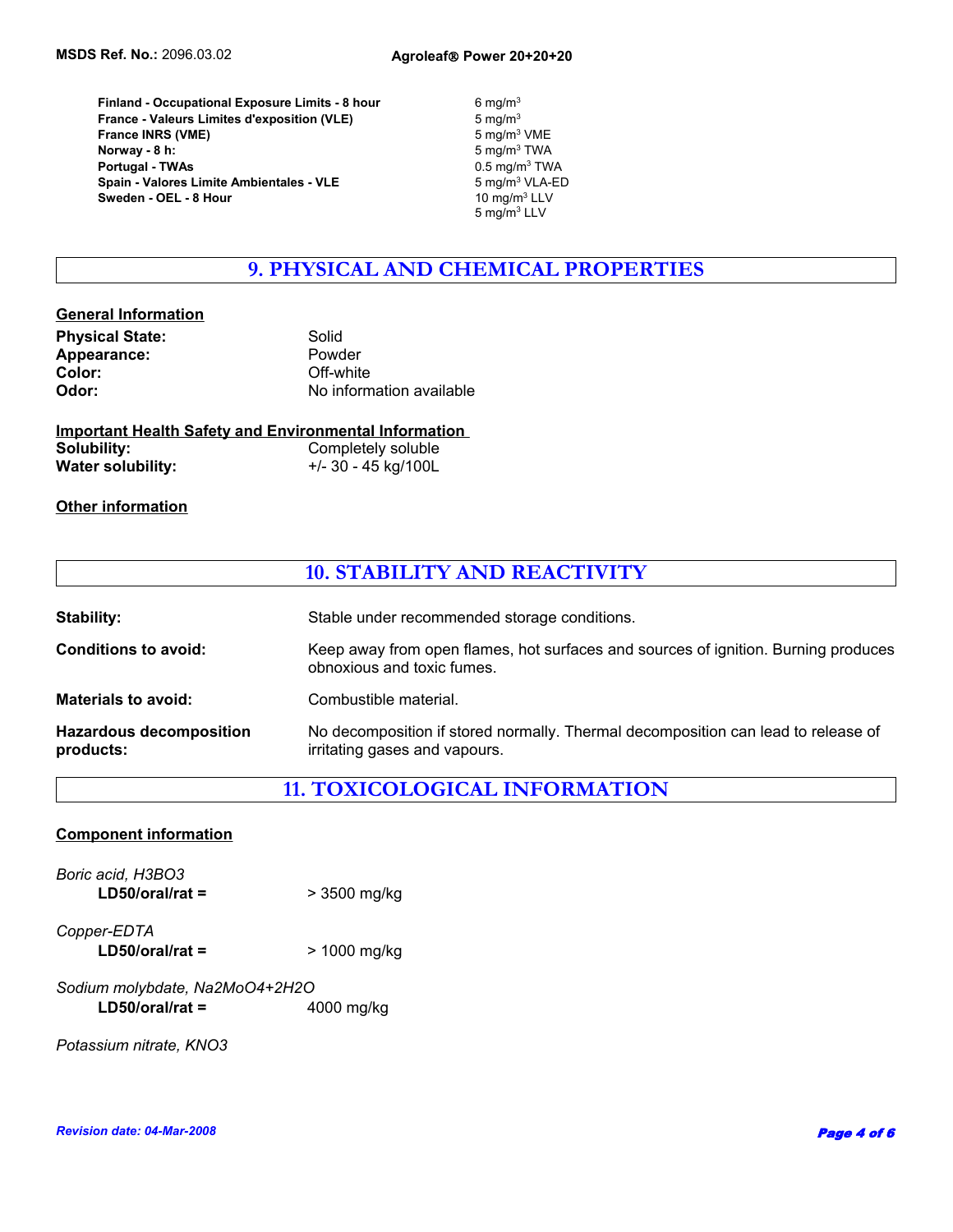| <b>MSDS Ref. No.: 2096.03.02</b>             | Agroleaf® Power 20+20+20                                                       |
|----------------------------------------------|--------------------------------------------------------------------------------|
| $LD50/oral/rat =$                            | 3750mg/kg                                                                      |
| <b>Product information</b>                   |                                                                                |
| <b>Local effects</b><br><b>Skin effects:</b> | May cause skin irritation in susceptible persons                               |
| Eye effects:                                 | May cause eye irritation with susceptible persons                              |
| Inhalation:                                  | May cause sensitization by inhalation                                          |
| Ingestion:                                   | Ingestion may cause gastrointestinal irritation, nausea, vomiting and diarrhea |

# **12. ECOLOGICAL INFORMATION**

### **Product information**

**Water Endangering Class (WGK):** 1 (Scotts classification )

### **Component information**

*Sodium molybdate, Na2MoO4+2H2O* **Ecotoxicity effects** LC50/96h/rainbow trout => 2800 mg/l

### **13. DISPOSAL CONSIDERATIONS**

| <b>Waste Disposal Methods:</b> |  |
|--------------------------------|--|
|--------------------------------|--|

**Contaminated packaging:** Empty containers can be landfilled, when in compliance with the local regulations

Use up product completely. Packaging material is industrial waste

**14. TRANSPORT INFORMATION**

| Solid                        |
|------------------------------|
|                              |
| Not classified for transport |
|                              |
| Not classified for transport |
|                              |
| Not classified for transport |
|                              |